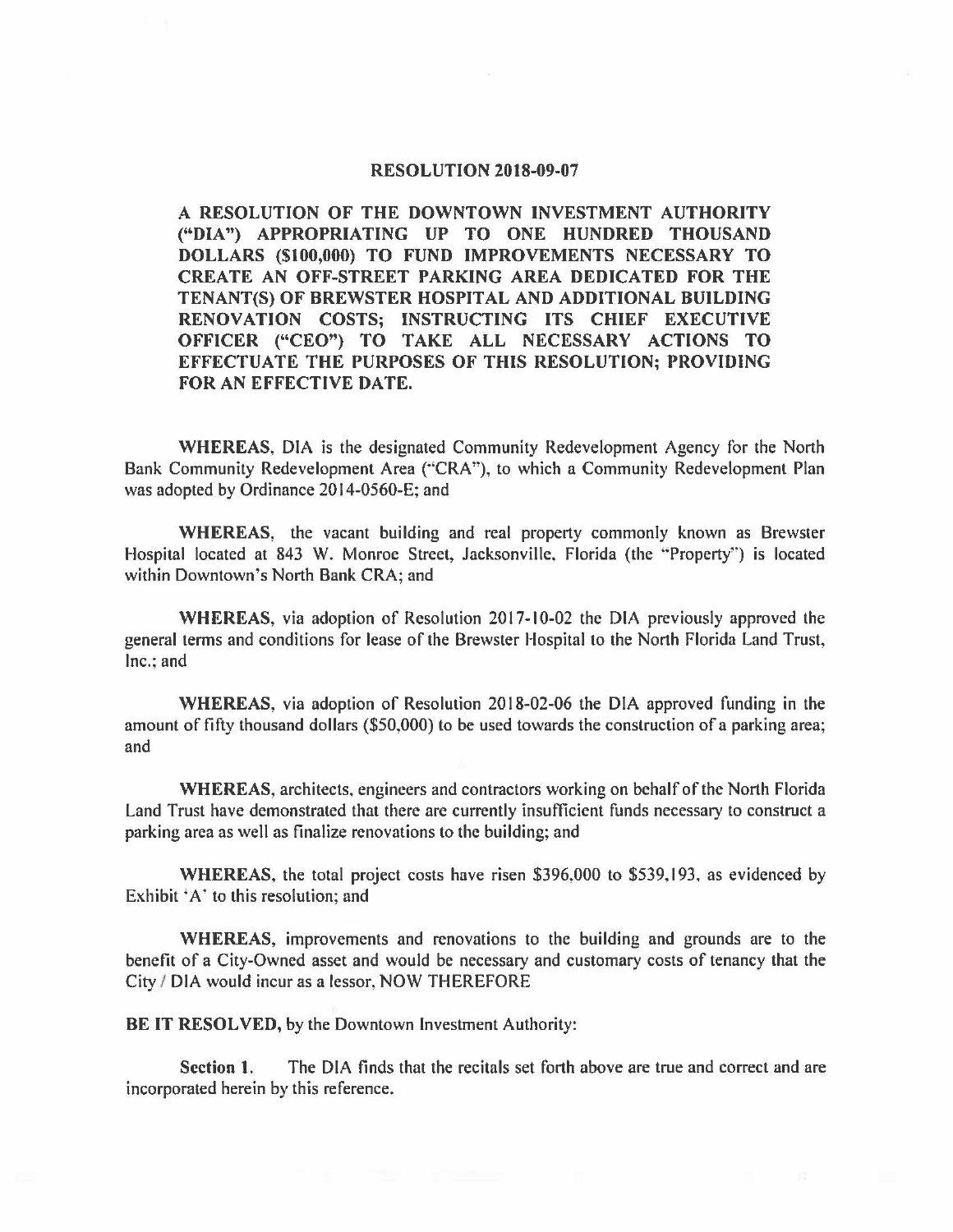### RESOLUTION 2018-09-07 PAGE2

**Section 2.** The DIA allocates to the North Florida Land Trust up to \$100,000 as a grant, payable at substantial completion of the scope contained herein as Exhibit 'A·, as evidenced by the issuance of a Certificate of Completion or functional equivalent.

**Section 3.** Consistent with the terms of the lease approved by City Council via Ordinance 2018-0291, all improvements are subject to prior review and approval by DIA and the City.

**Section 4.** DIA funds shall only be used for permanent improvements for the benefit of the building and grounds.

**Section 5.** The DIA authorizes its CEO to take all necessary action to effectuate the purposes of this Resolution, including but not limited to, executing a lease agreement or its functional equivalent.

**Section 6.** This Resolution shall become effective on the date it is signed by the Chair of the DIA Board.

### WITNESS: **DOWNTOWN INVESTMENT AUTHORITY**

aun Und

James Baildy. Chair

 $9/19/8018$ Date

| VOTE: In Favor: | Opposed: | Abstained: |  |
|-----------------|----------|------------|--|
|                 |          |            |  |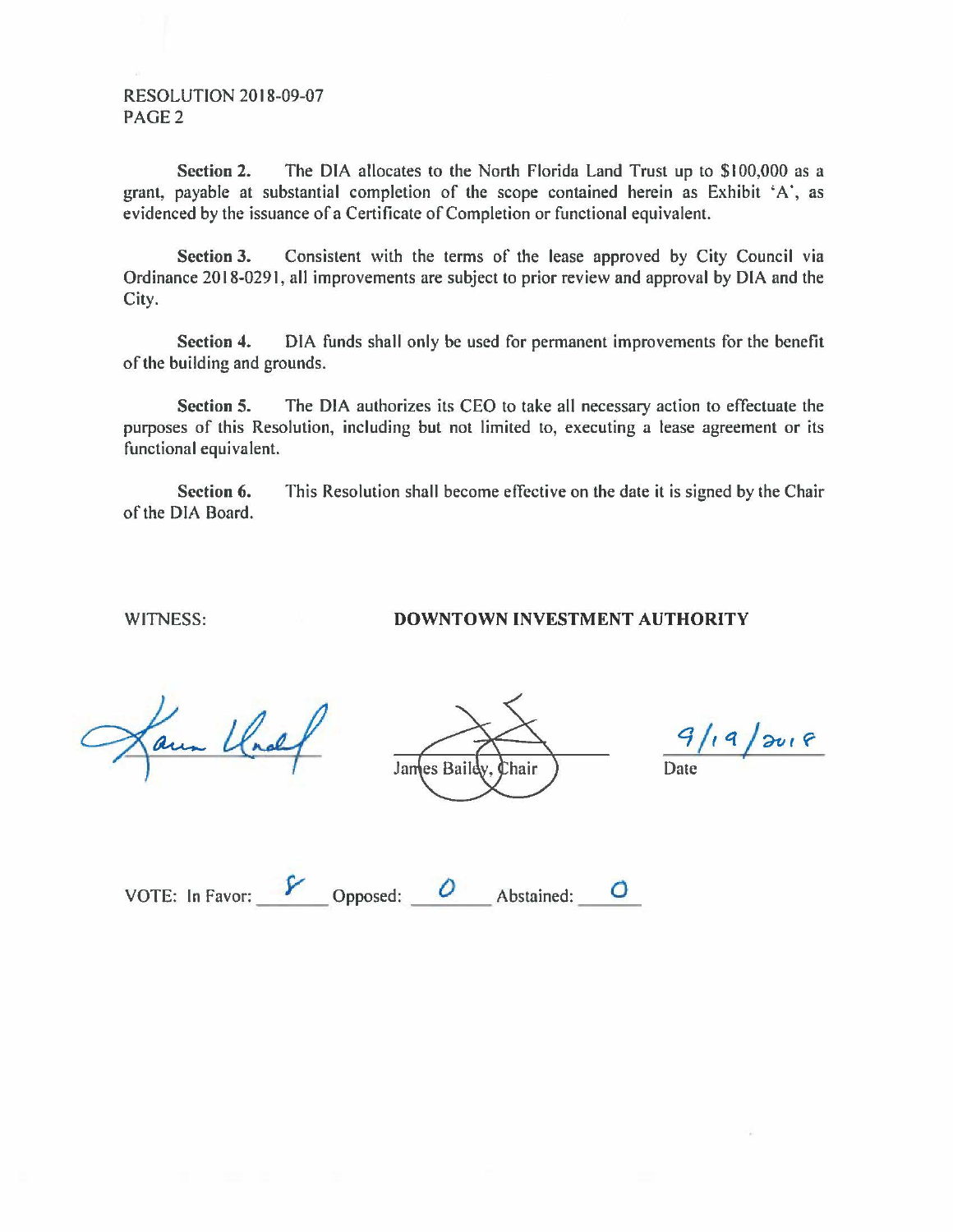### August 30, 2018

# **CONSTRUCTION ESTIMATE**

### Estimate Summary

| # | <b>DESCRIPTION</b>                               | <b>AMOUNT</b> |
|---|--------------------------------------------------|---------------|
|   | <b>Base Bid - North Florida Land &amp; Trust</b> | 391,110       |
|   | <b>City of Jacksonville Costs</b>                | 148,083       |
|   | <b>Total Project</b>                             | 539,193       |

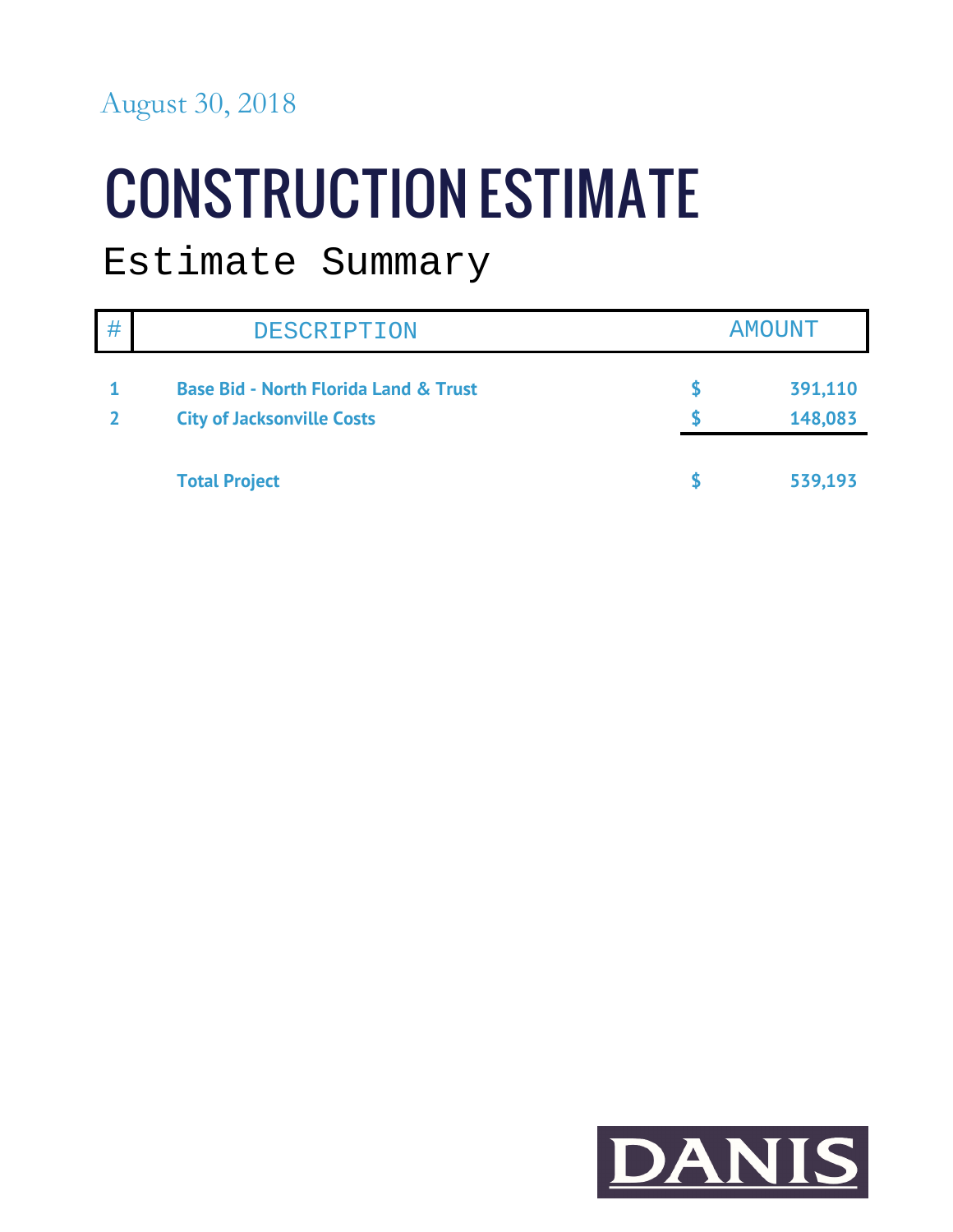August 30, 2018 Renovation of Brewster Hospital

## **CONSTRUCTION ESTIMATE**

| DESCRIPTION                         | <b>TOTAL COST</b> |                  |
|-------------------------------------|-------------------|------------------|
| 01 GENERAL CONSTRUCTION             |                   |                  |
| <b>GENERAL CONDITIONS</b>           | \$68,530          |                  |
| <b>GENERAL REQUIREMENTS</b>         | \$19,260          |                  |
| <b>PERMITS</b>                      | \$4,000           |                  |
| PRECONSTRUCTION FEES                | \$0               |                  |
| MATERIALS TESTING - ALLOWANCE       | \$3,500           |                  |
| 01 GENERAL CONSTRUCTION TOTAL       | \$95,290          |                  |
| <b>02 SITEWORK</b>                  |                   |                  |
| <b>DEMOLITION - SITE</b>            | \$0               | <b>COJ Costs</b> |
| <b>DEMOLITION - INTERIOR</b>        | \$4,554           |                  |
| EARTHWORK                           | \$0               | <b>COJ Costs</b> |
| EROSION CONTROL                     | \$0               | COJ Costs        |
| <b>ASPHALT PAVING</b>               | \$0               | COJ Costs        |
| SITE IMPROVEMENTS - FENCING         | \$0               | COJ Costs        |
| LANDSCAPING / IRRIGATION            | \$0               | COJ Costs        |
| IRRIGATION / WATER METER CONNECTION | By Owner          |                  |
| <b>CURB &amp; GUTTER</b>            | w/Earthwork       |                  |
| SITE CONCRETE - SIDEWALKS           | \$6,472           |                  |
| MONUMENT SIGN - ALLOWANCE           | \$11,500          |                  |
| <b>02 SITEWORK TOTAL</b>            | \$22,526          |                  |
| <b>03 CONCRETE</b>                  |                   |                  |
| CONCRETE: FOUNDATIONS - ALLOWANCE   | \$8,000           |                  |
| 03 CONCRETE TOTAL                   | \$8,000           |                  |
| 04 MASONRY                          |                   |                  |
| <b>CMU</b>                          | Not Required      |                  |
| 04 MASONRY TOTAL                    | \$0               |                  |

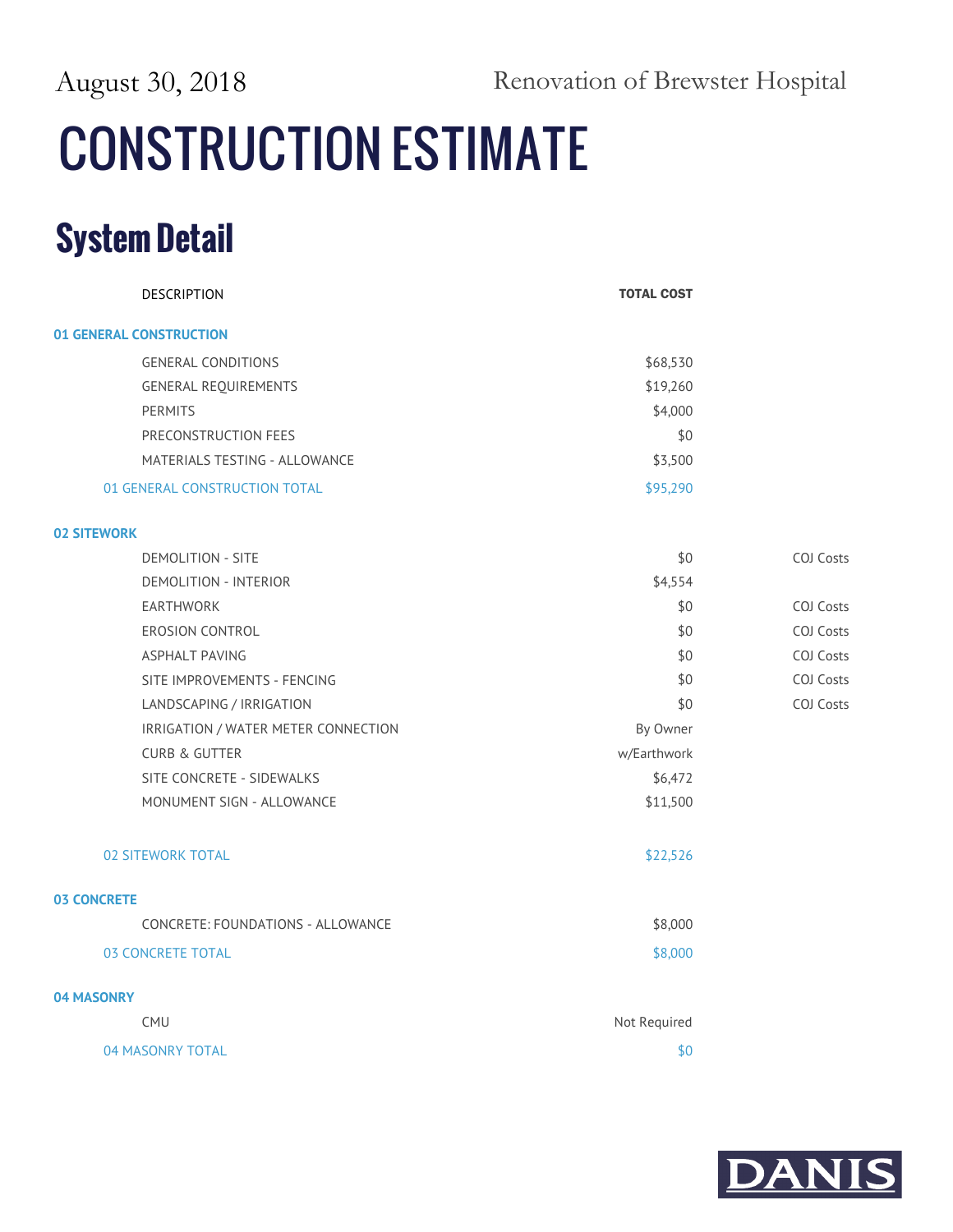## **CONSTRUCTION ESTIMATE**

| <b>DESCRIPTION</b>                         | <b>TOTAL COST</b> |                  |
|--------------------------------------------|-------------------|------------------|
| 05 STEEL                                   |                   |                  |
| METAL FABRICATIONS - PREFAB RAMPS & STAIRS | \$56,900          |                  |
| <b>05 STEEL TOTAL</b>                      | \$56,900          |                  |
| <b>06 CARPENTRY</b>                        |                   |                  |
| ROUGH CARPENTRY - BLOCKING/FRAMING         | \$6,423           |                  |
| <b>EXTERIOR REPAIRS - ALLOWANCE</b>        | \$0               | COJ Costs        |
| <b>MILLWORK</b>                            | \$5,820           |                  |
| MILLWORK OFFICE 213                        | \$6,158           |                  |
| MILLWORK LOCKER ROOM 117                   | \$342             |                  |
| MILLWORK WET BAR                           | \$2,180           |                  |
| <b>06 CARPENTRY TOTAL</b>                  | \$20,923          |                  |
| 07 THERMAL AND MOISTURE PROTECTION         |                   |                  |
| METAL ROOFING                              | \$1,500           |                  |
| 07 THERMAL AND MOISTURE PROTECTION TOTAL   | \$1,500           |                  |
| <b>08 OPENINGS</b>                         |                   |                  |
| DOORS FRAMES AND HARDWARE                  | \$9,277           |                  |
| ADA HARDWARE FOR RESTROOMS 112 & 113       | \$0               | <b>COJ Costs</b> |
| REPAIR EXISTING DOORS                      | \$1,400           |                  |
| <b>08 OPENINGS TOTAL</b>                   | \$10,677          |                  |
| <b>09 FINISHES</b>                         |                   |                  |
| <b>GYPSUM BOARD ASSEMBLIES</b>             | \$10,668          |                  |
| WOOD FLOORING                              | \$13,300          |                  |
| WOOD FLOORING REPAIR / REPLACE - ALLOWANCE | \$4,535           |                  |
| RESILIENT FLOORING                         | \$1,429           |                  |
| <b>INTERIOR PAINTING</b>                   | \$25,090          |                  |
| <b>WALL COVERING</b>                       | \$0               | See Alternates   |
| 09 FINISHES TOTAL                          | \$55,022          |                  |

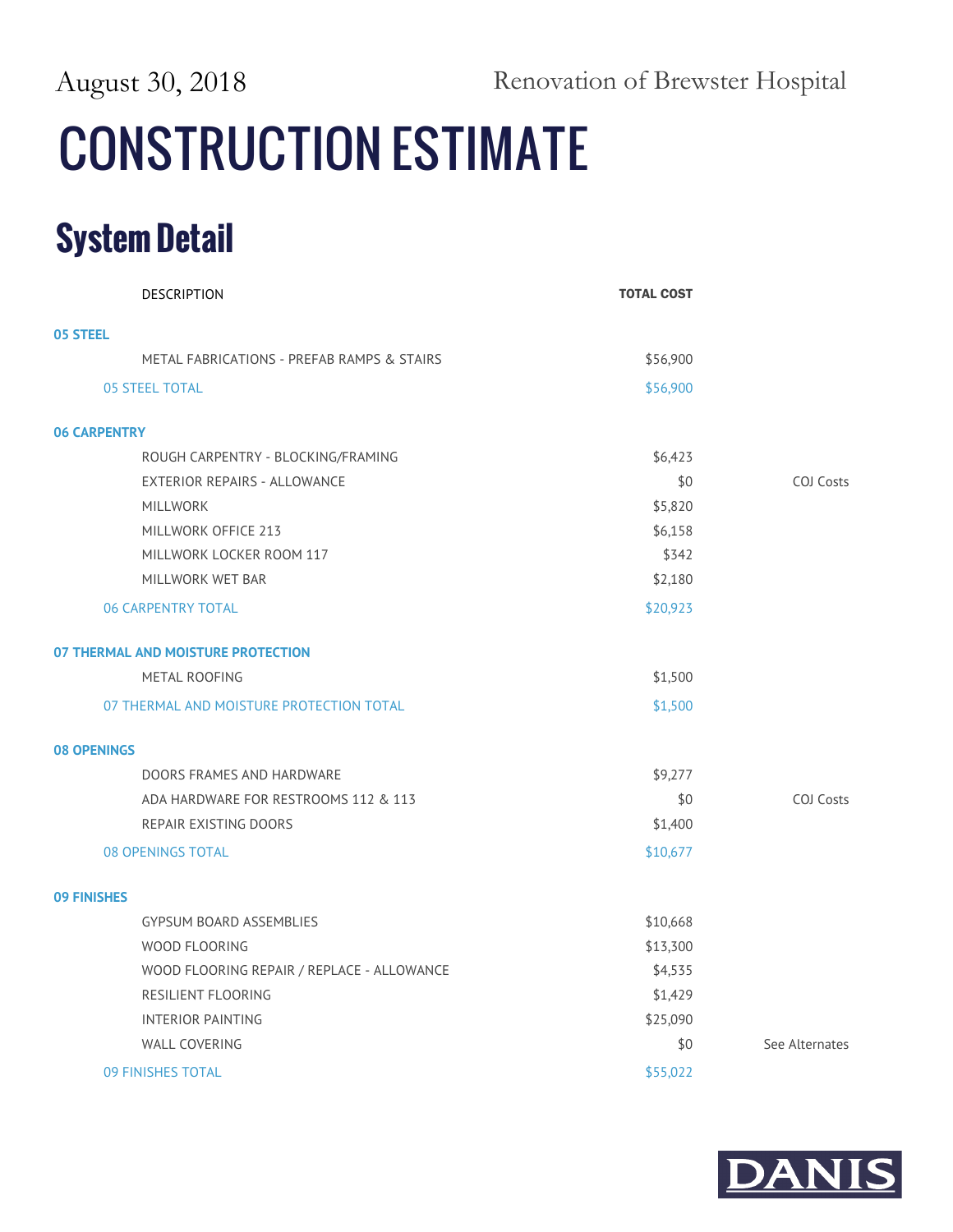August 30, 2018 Renovation of Brewster Hospital

## **CONSTRUCTION ESTIMATE**

| <b>DESCRIPTION</b>                          | <b>TOTAL COST</b> |                  |
|---------------------------------------------|-------------------|------------------|
| <b>10 SPECIALTIES</b>                       |                   |                  |
| SIGNAGE                                     | \$0               | <b>COJ Costs</b> |
| FIRE EXTINGUISHERS & CABINETS               | \$646             |                  |
| LOCKERS                                     | \$1,426           |                  |
| TOILET AND BATH ACCESSORIES - LOCKER ROOM   | \$1,069           |                  |
| TOILET AND BATH ACCESSORIES - ADA RESTROOMS | \$0               | COJ Costs        |
| <b>10 SPECIALTIES TOTAL</b>                 | \$3,141           |                  |
| <b>11 EQUIPMENT</b>                         |                   |                  |
| RESIDENTIAL APPLIANCES                      | \$1,900           |                  |
| <b>11 EQUIPMENT TOTAL</b>                   | \$1,900           |                  |
| <b>12 FURNISHINGS</b>                       |                   |                  |
| HORIZONTAL & VERTICAL BLINDS                | \$0               | See Alternates   |
| <b>12 FURNISHINGS TOTAL</b>                 | \$0               |                  |
| <b>15 MECHANICAL SYSTEMS</b>                |                   |                  |
| <b>FIRE SUPPRESSION</b>                     | Not Required      |                  |
| PLUMBING                                    | \$16,520          |                  |
| PLUMBING LOCKER ROOM 117                    | \$3,850           |                  |
| PLUMBING WET BAR                            | \$550             |                  |
| HVAC SYSTEM START-UP / SERVICE - ALLOWANCE  | \$1,500           |                  |
| <b>15 MECHANICAL SYSTEMS TOTAL</b>          | \$22,420          |                  |

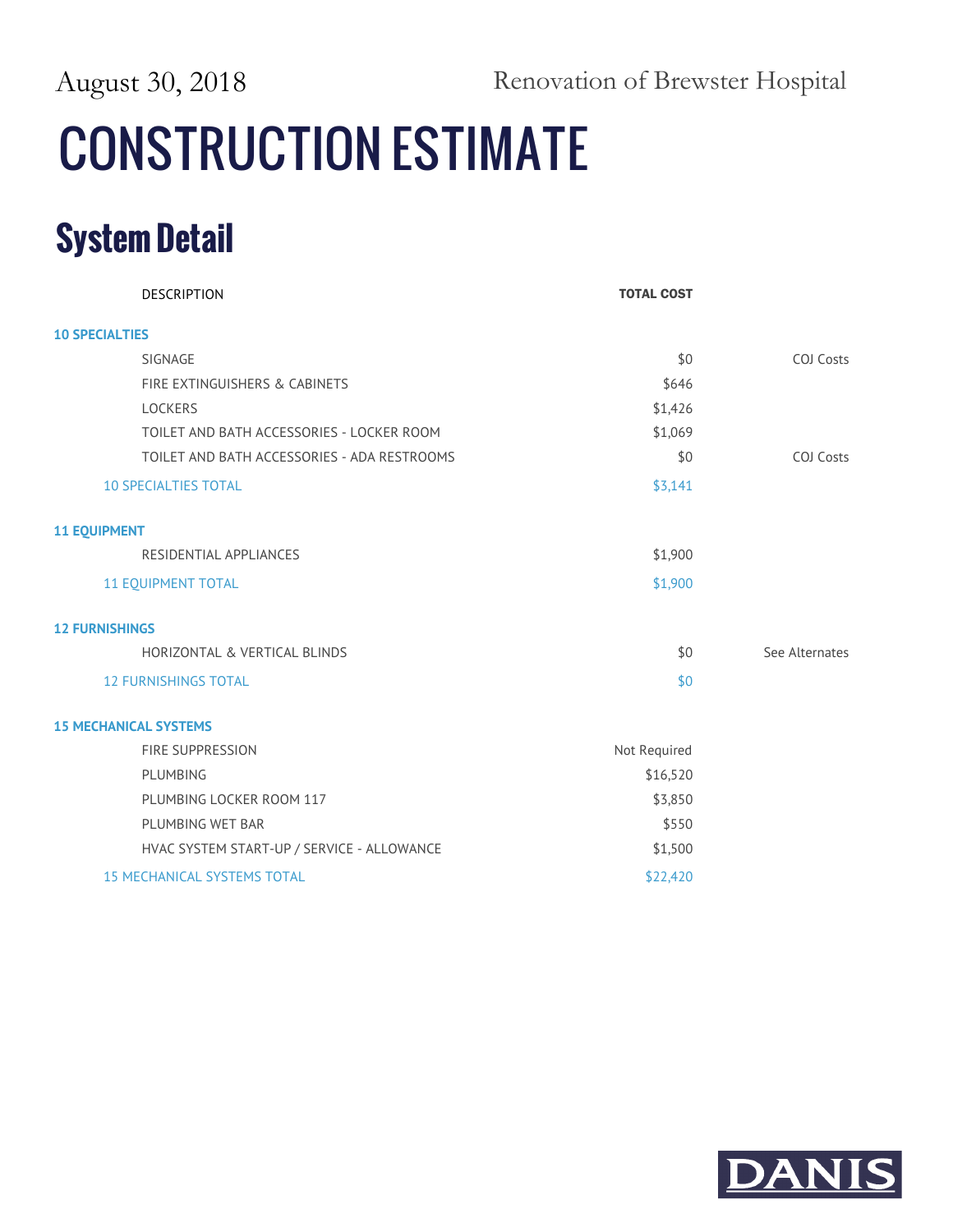August 30, 2018 Renovation of Brewster Hospital

## **CONSTRUCTION ESTIMATE**

| <b>DESCRIPTION</b>                                      | <b>TOTAL COST</b> |           |
|---------------------------------------------------------|-------------------|-----------|
| <b>16 ELECTRICAL</b>                                    |                   |           |
| <b>ELECTRICAL</b>                                       | \$18,000          |           |
| LIGHT FIXTURES                                          | \$2,900           |           |
| LIGHT FIXTURES FOYER, RECEPTION, CONFERENCE - ALLOWANCE | \$4,200           |           |
| ADA BATHROOM LIGHT FIXTURES                             | \$0               | COJ Costs |
| PARKING LOT LIGHTING                                    | \$0               | COJ Costs |
| EXTERIOR BUILDING LIGHT FIXTURES                        | \$0               | COJ Costs |
| <b>CONFERENCE ROOM 104</b>                              | \$0               | N/A       |
| VOICE / DATA CONDUITS & BOXES                           | \$2,500           |           |
| CODE UPGRADES REQUIRED - ALLOWANCE                      | \$14,000          |           |
| <b>INTERCOM SYSTEM - ALLOWANCE</b>                      | \$3,000           |           |
| ELECTRICAL FOR LOCKER ROOM 117                          | \$1,100           |           |
| <b>16 ELECTRICAL TOTAL</b>                              | \$45,700          |           |

| <b>SUB-TOTAL</b>            |                    | \$343,999    |
|-----------------------------|--------------------|--------------|
| P&P BOND                    |                    | Not Included |
| CONSTRUCTION INSURANCES     | 1.40%              | \$5,476      |
| SUB DEFAULT INSURANCE (SDI) | 1.25%              | \$3,109      |
| <b>CONSTRUCTION FEE</b>     | 8.00%              | \$28,207     |
| CONTINGENCY                 | 3.00%              | \$10,320     |
|                             |                    |              |
| <b>TOTAL</b>                | <b>SF</b><br>5,466 | \$391,110    |

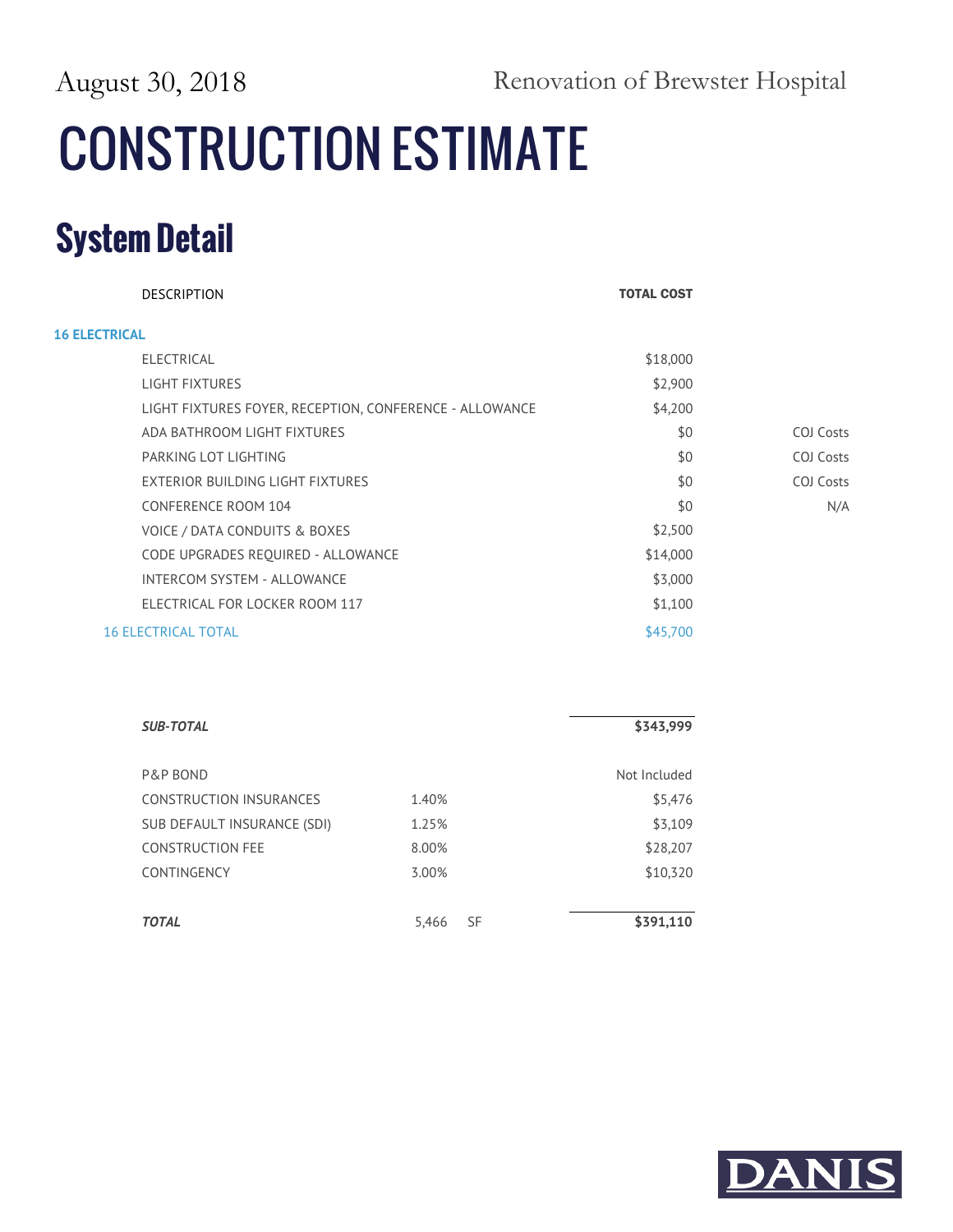### August 30, 2018

# **CONSTRUCTION ESTIMATE**

### City of Jacksonville Costs

| #              | DESCRIPTION                                 | <b>AMOUNT</b> |
|----------------|---------------------------------------------|---------------|
| $\mathbf 1$    | Modify ADA Restrooms 112 & 113              |               |
|                | <b>Demo &amp; Blocking</b>                  | \$<br>586     |
|                | <b>Wood Trim for Grab Bars</b>              | \$<br>114     |
|                | <b>Hardware Upgrade</b>                     | \$<br>1,930   |
|                | <b>Relocate Plumbing Fixtures</b>           | \$<br>1,910   |
|                | <b>New Mirrors / Reinstall Accessories</b>  | \$<br>1,374   |
|                | <b>Signage</b>                              | \$<br>410     |
|                | <b>Electrical</b>                           | \$<br>1,140   |
|                | <b>TOTAL ADA RESTROOM MODIFICATIONS</b>     | \$<br>7,464   |
| $\overline{2}$ | <b>Parking Lot</b>                          |               |
|                | <b>Civil Work (Not Including Sidewalks)</b> | \$<br>98,131  |
|                | <b>Demo Existing Fence</b>                  | \$<br>1,710   |
|                | <b>New Ornamental Fence</b>                 | \$<br>4,749   |
|                | <b>Landscaping &amp; Irrigation</b>         | \$<br>8,707   |
|                | <b>Parking Lot Lighting</b>                 | \$<br>9,804   |
|                | <b>TOTAL PARKING LOT</b>                    | \$<br>123,102 |

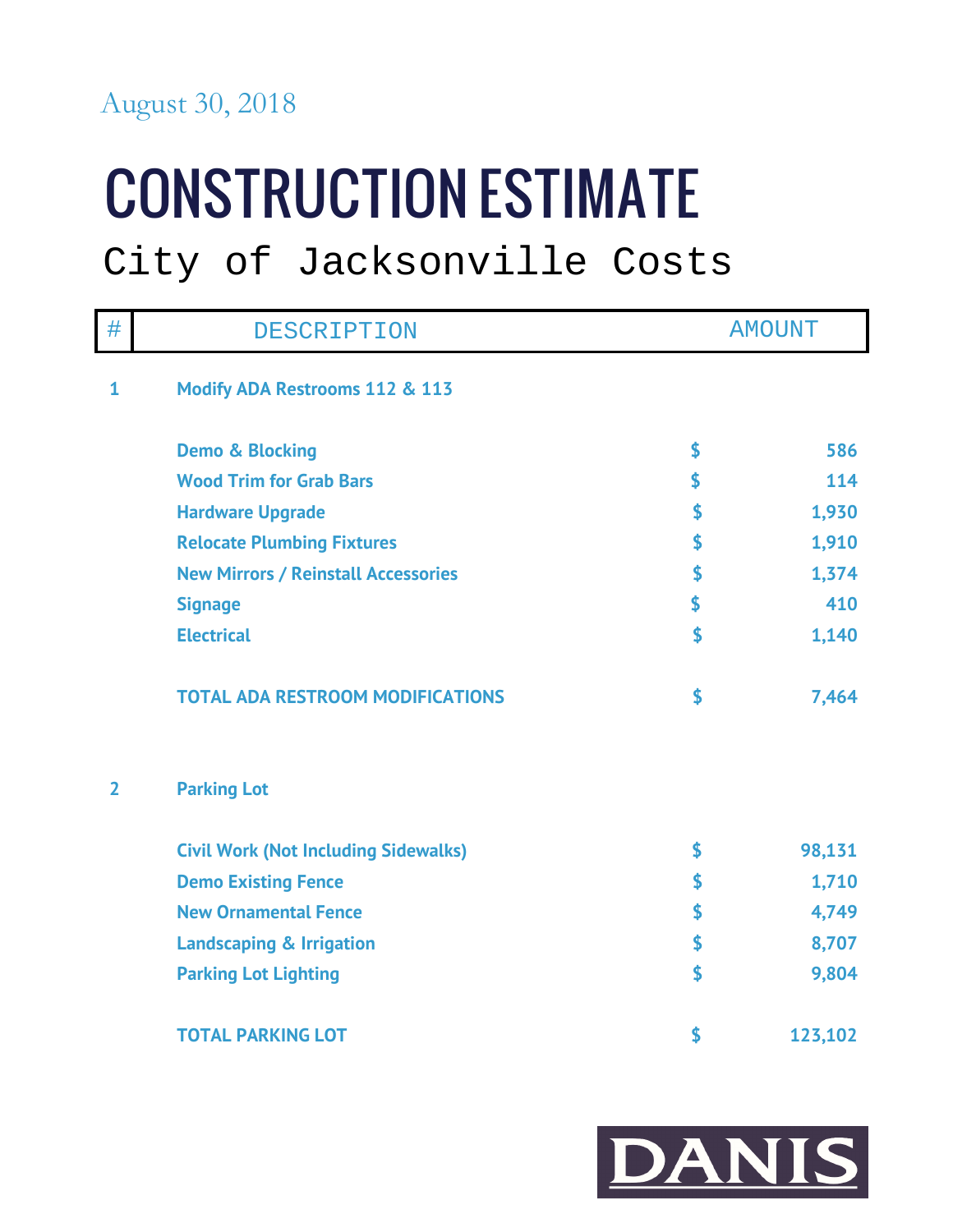### August 30, 2018

# **CONSTRUCTION ESTIMATE**

## City of Jacksonville Costs

| #                       | DESCRIPTION                              | <b>AMOUNT</b> |
|-------------------------|------------------------------------------|---------------|
|                         |                                          |               |
| $\overline{\mathbf{3}}$ | <b>Exterior Repairs / Upgrades</b>       |               |
|                         | <b>Exterior Repairs</b>                  | \$<br>3,990   |
|                         | <b>New Rails at Front Steps</b>          | \$<br>2,070   |
|                         | <b>Paint Rails</b>                       | \$<br>855     |
|                         | <b>Exterior Lighting on Building</b>     | \$<br>10,602  |
|                         | <b>TOTAL EXTERIOR REPAIRS / UPGRADES</b> | \$<br>17,517  |
|                         |                                          |               |
|                         | <b>TOTAL COSTS 1, 2 &amp; 3</b>          | \$<br>148,083 |

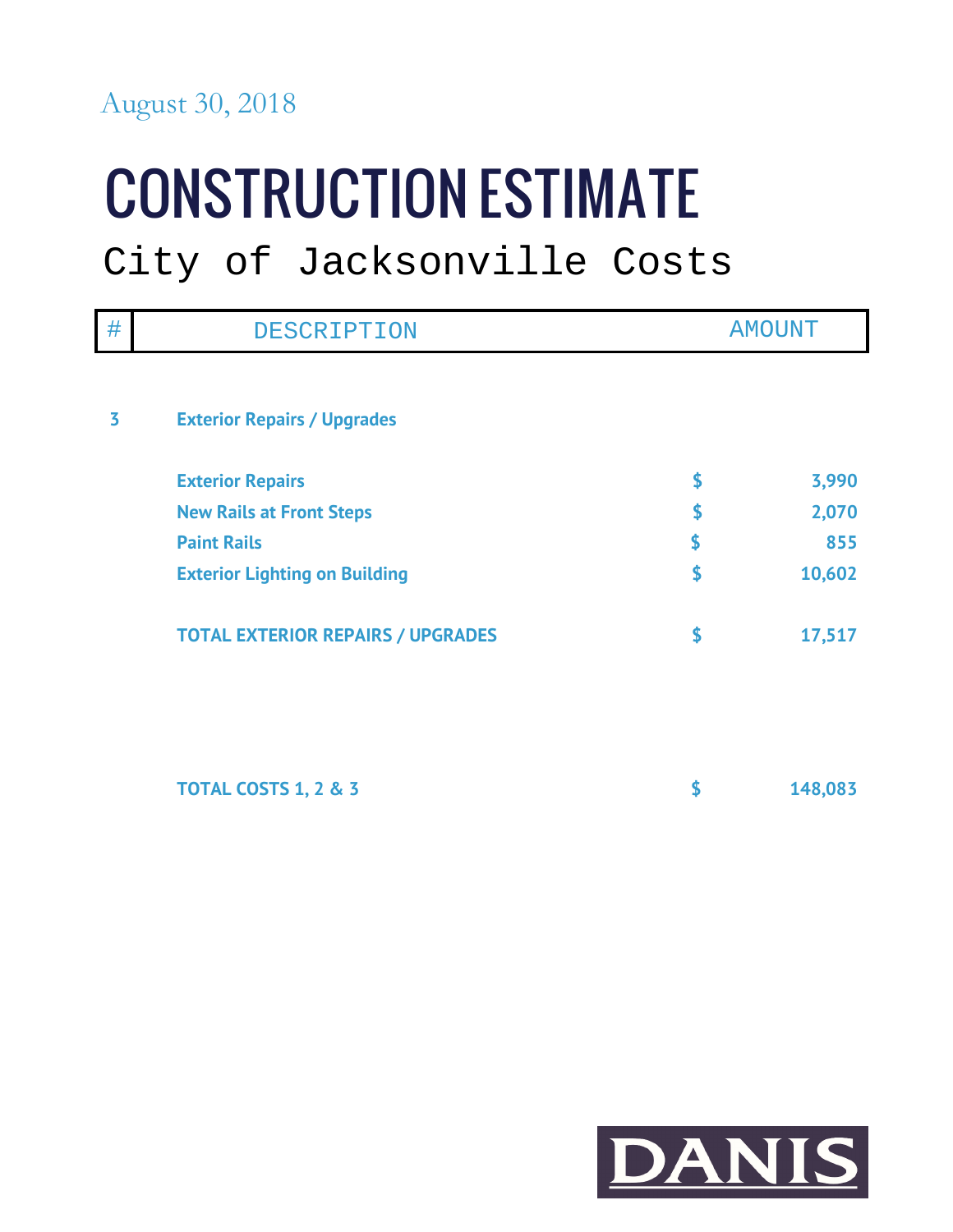## **CONSTRUCTION ESTIMATE**

### Alternates

| #  | DESCRIPTION                                           | <b>AMOUNT</b> |
|----|-------------------------------------------------------|---------------|
| 1A | <b>Add Shutters per Plan</b>                          | 13,539        |
| 1B | <b>Add Shutters at Conference Room 104 Only</b>       | 7,387         |
|    | <b>Add Porch Fans</b>                                 | 1,767         |
|    | <b>Powder Coating for Stair / Ramp Standard Black</b> | 10,260        |
| 4  | <b>Add Multi-Purpose 216 Casework</b>                 | 9,491         |
|    | <b>Add Wallcovering</b>                               | 6,167         |